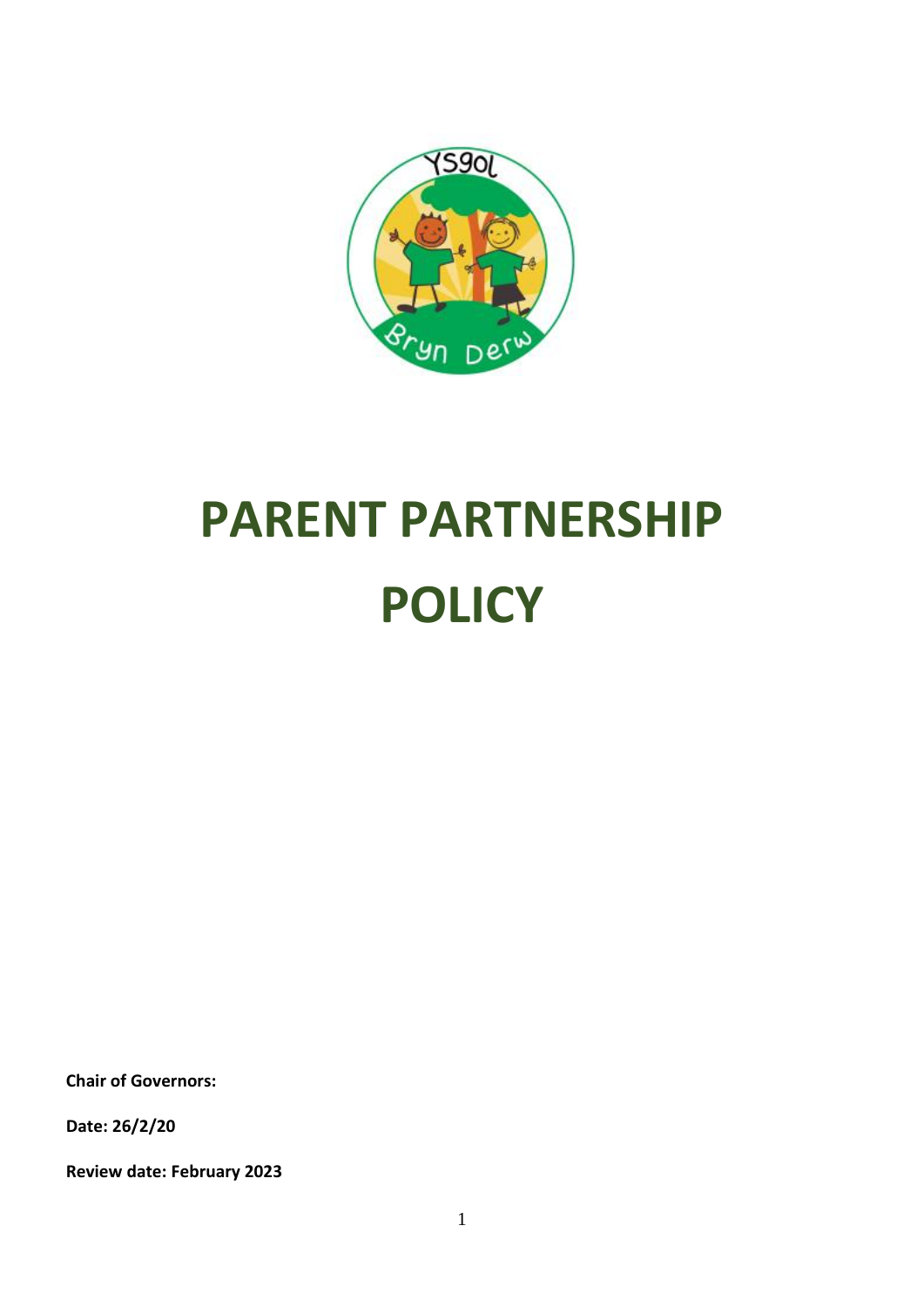## **Parent Partnership at Ysgol Bryn Derw**

## **Contents**

- Aims
- Communication
- Access
- The role of parents
- Preventing disagreements

## **Aims**

The overall aim of parent partnership at Ysgol Bryn Derw is to enable families to play an active and informed role in their child's education.

#### **Communication**

Most parents have their child's best interest at heart and want to represent their child in discussions about their provision. As each child's circumstances are different, in order to encourage parent partnership and respond to individual needs, Ysgol Bryn Derw provides a flexible range of services.

Information about the school is offered as follows;

- prospectus
- newsletter
- information leaflets
- school policy documents
- advice training e.g. workshops
- letters
- Seesaw app
- school website & Twitter
- coffee mornings

Information about pupil progress is provided as follows:

- Annual Review meetings special educational needs / Individual Development Plan
- End of Year Reports
- informal meetings, e.g. coffee mornings
- formal meetings, including Annual Governors' meetings
- additional meetings, as appropriate to individuals or as requested by parents/carers
- telephone calls, as appropriate to individual needs
- Seesaw app with photos and video clips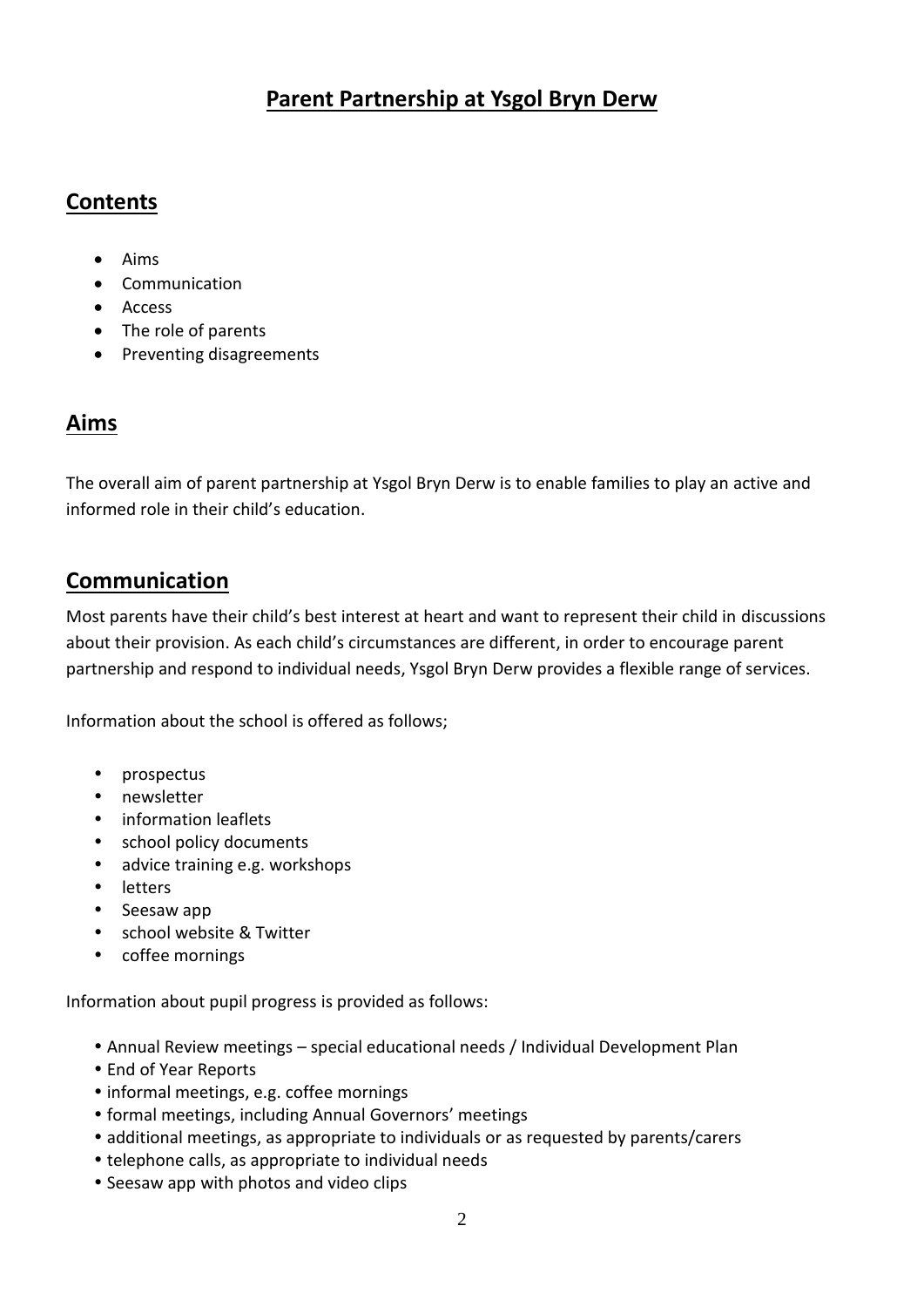• questionnaires

Information about activities:

In line with the School Home – School agreement class teachers provide parents with the following:

- termly timetable
- Health related information, according to individual needs

Acting as a "sign post" to other agencies who can provide support as follows;

- Social Care Services
- SNAP Cvmru
- LA SEN department
- Health Services
- Voluntary Organisations e.g. NAS, Sparkle

Acting as a reference point for feedback on the parent's perspective, to the governors, LEA and other organisations.

#### **Access**

Some parents may have difficulty in gaining access to the School e.g. those who are disabled, those from ethnic minority groups, those who have English as a second language. These parents are provided with support by the school or a multi – disciplinary key worker from Social Services. Additionally, account is taken of the Disability Discrimination Act 1995 by providing support, as appropriate eg:

- Literature can be made available in larger font
- Interpreter / sign language

Family circumstances are given consideration as far as is reasonable.

Parents who live separately receive individual copies of statutory information e.g. pupil reports, and also of invitations to school events, consultation papers etc.

# **The Role of Parents**

Parents hold information which is key to their child's education. They play a vital role and have a responsibility to work in collaboration with the school by;

- communicating effectively and regularly regarding pupil's personal information, emergency contact numbers, medication etc.
- alerting the school of any concerns they have about their child's learning or provision.
- fulfilling their obligations under the home school agreement which sets out expectations of both sides.